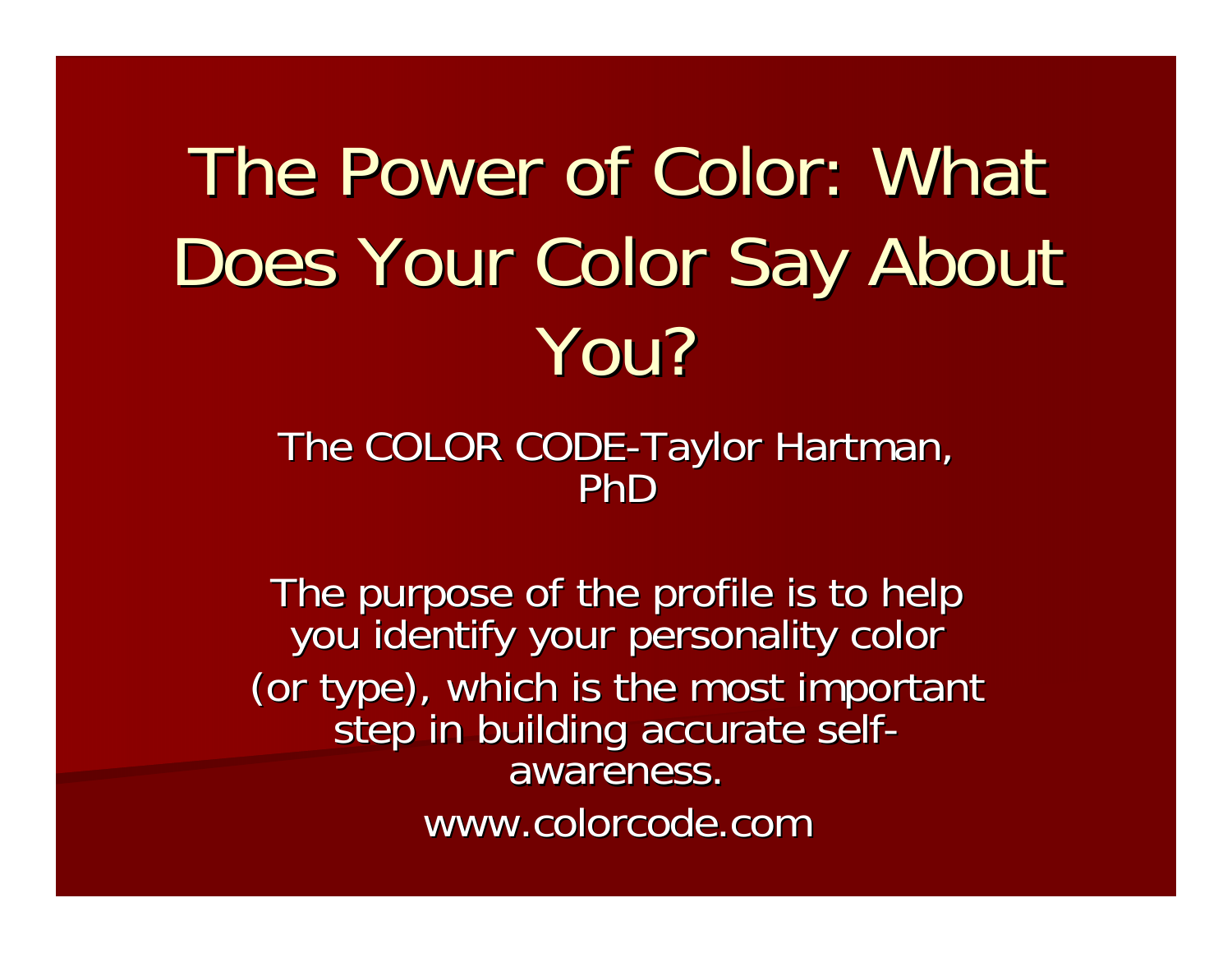#### Taylor Hartman, Ph.D.

■ Taylor Hartman, Ph.D. is a native of California and former professor at California State University, Long Beach, and has been coaching businesses and counseling individuals for over 30 years. His work revolves around the simplicity in understanding the unique complexities of personality and relationships.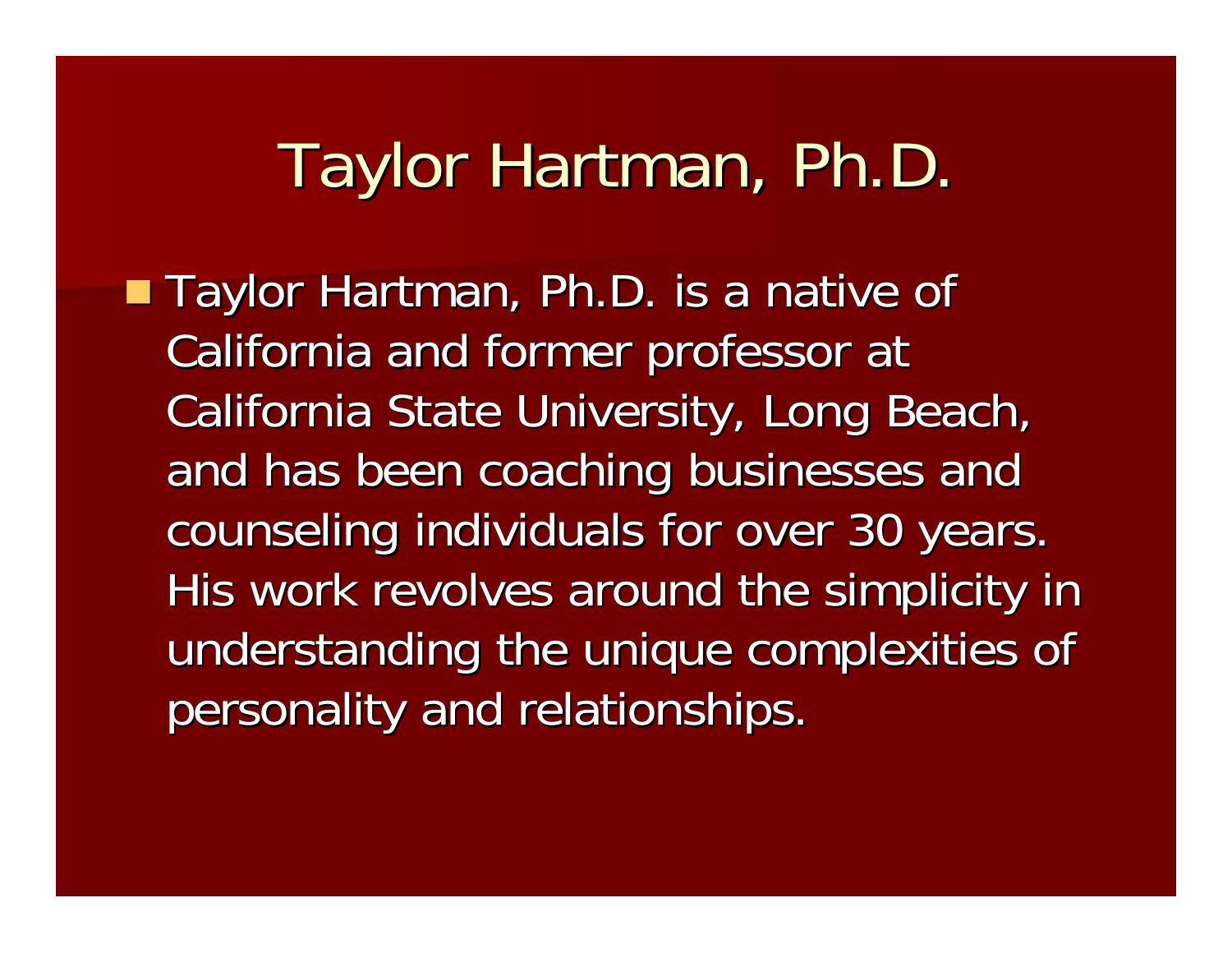#### "The Color Code"

According to Hartman, there are 4 basic "core" personality colors: Although you will have a "secondary" color that will influence your personality also.

■ Red

■ Blue

■ White

■ Yellow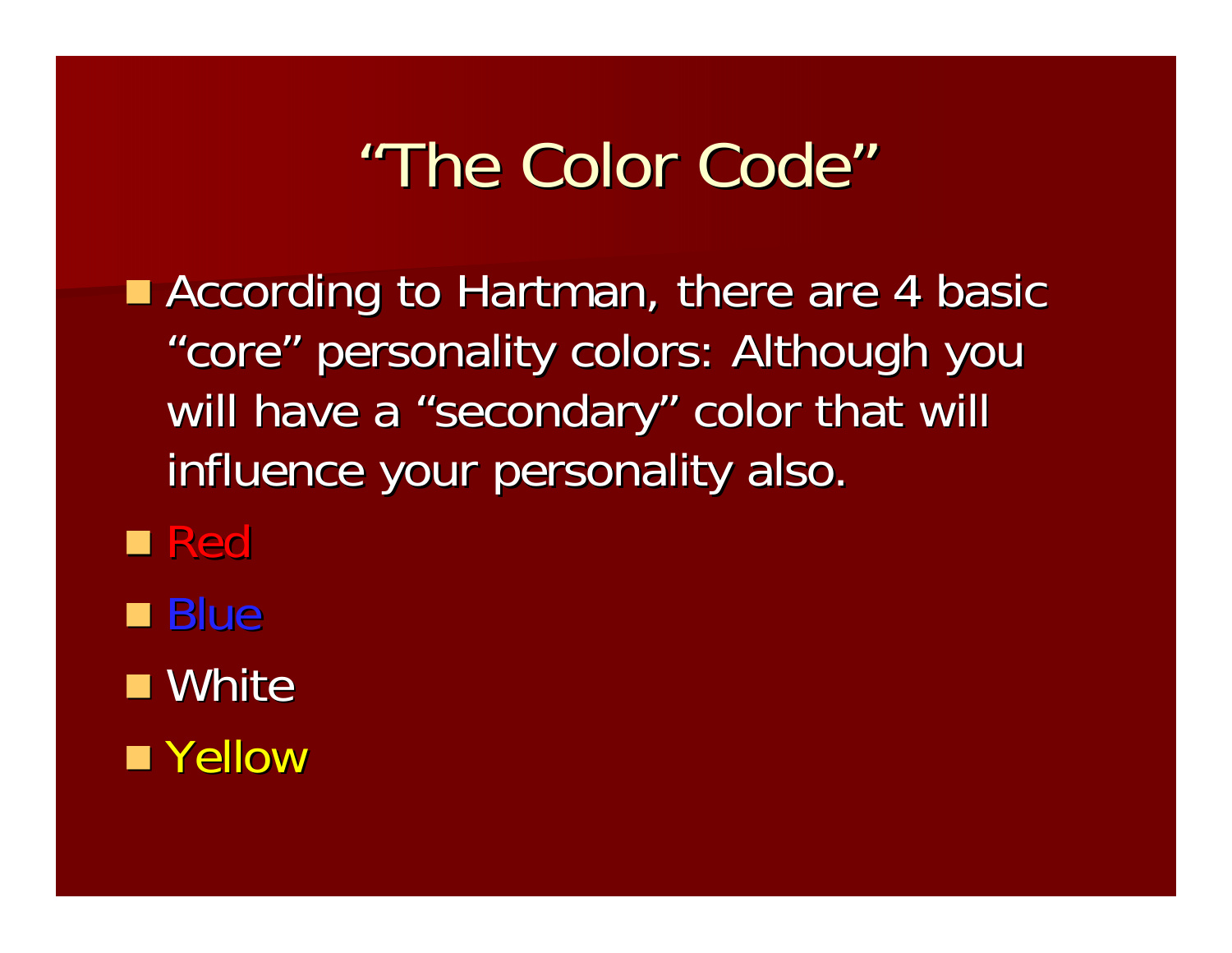#### Introduction to the Color Code

**Life can be puzzling. Why are some people** so easy to love, work for, work with, befriend, while others require constant effort? What part do you play in making the relationships in your life work?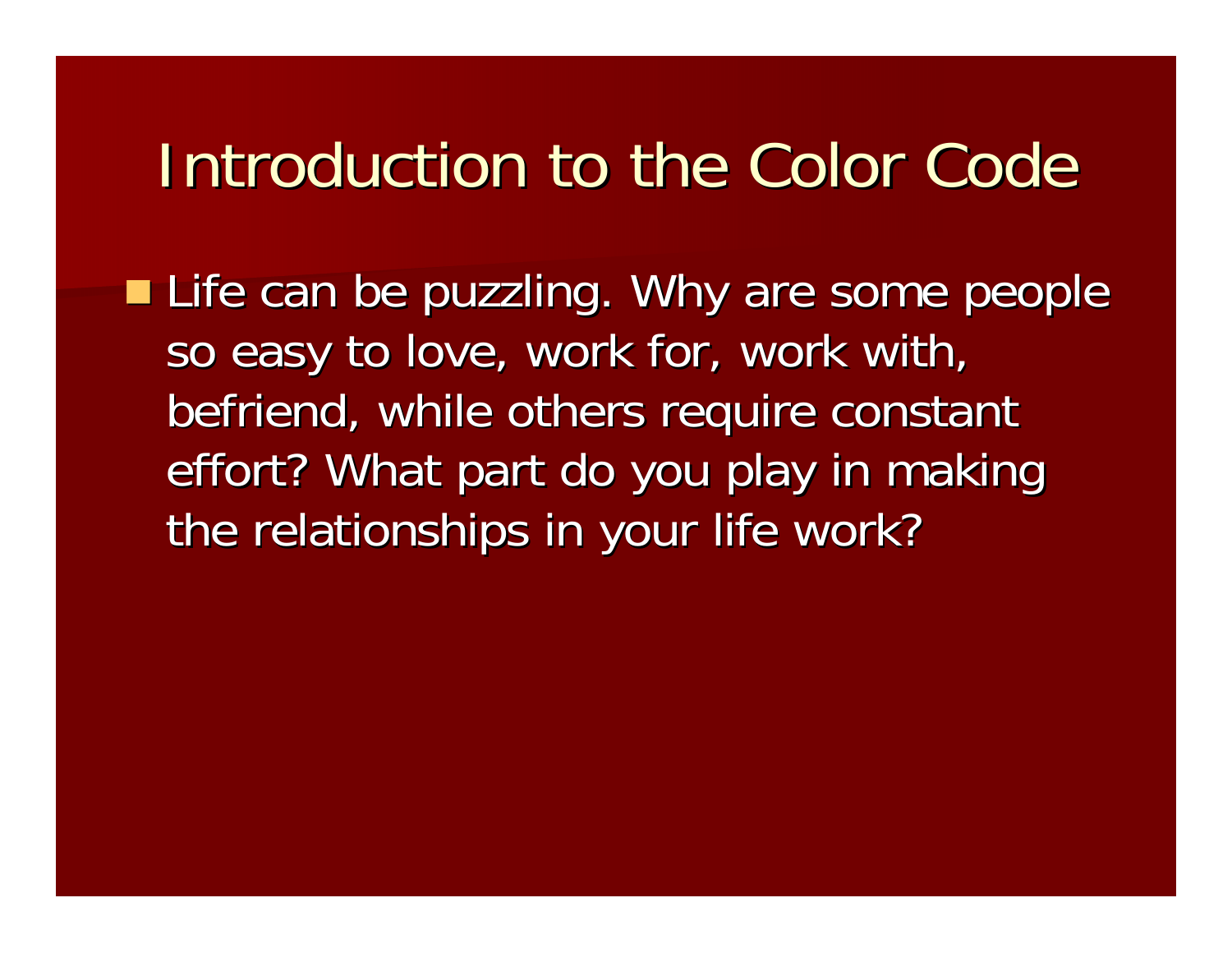#### The Assessment

- **There are no right or wrong answers to the** assessment, so do not be concerned with that.
- Try to be as honest as you can with your answers.
- Add up your scores
- Your highest score will be your "core color. "
- If there are 3 points or less between your highest color score and your lowest color score; You are a WHITE.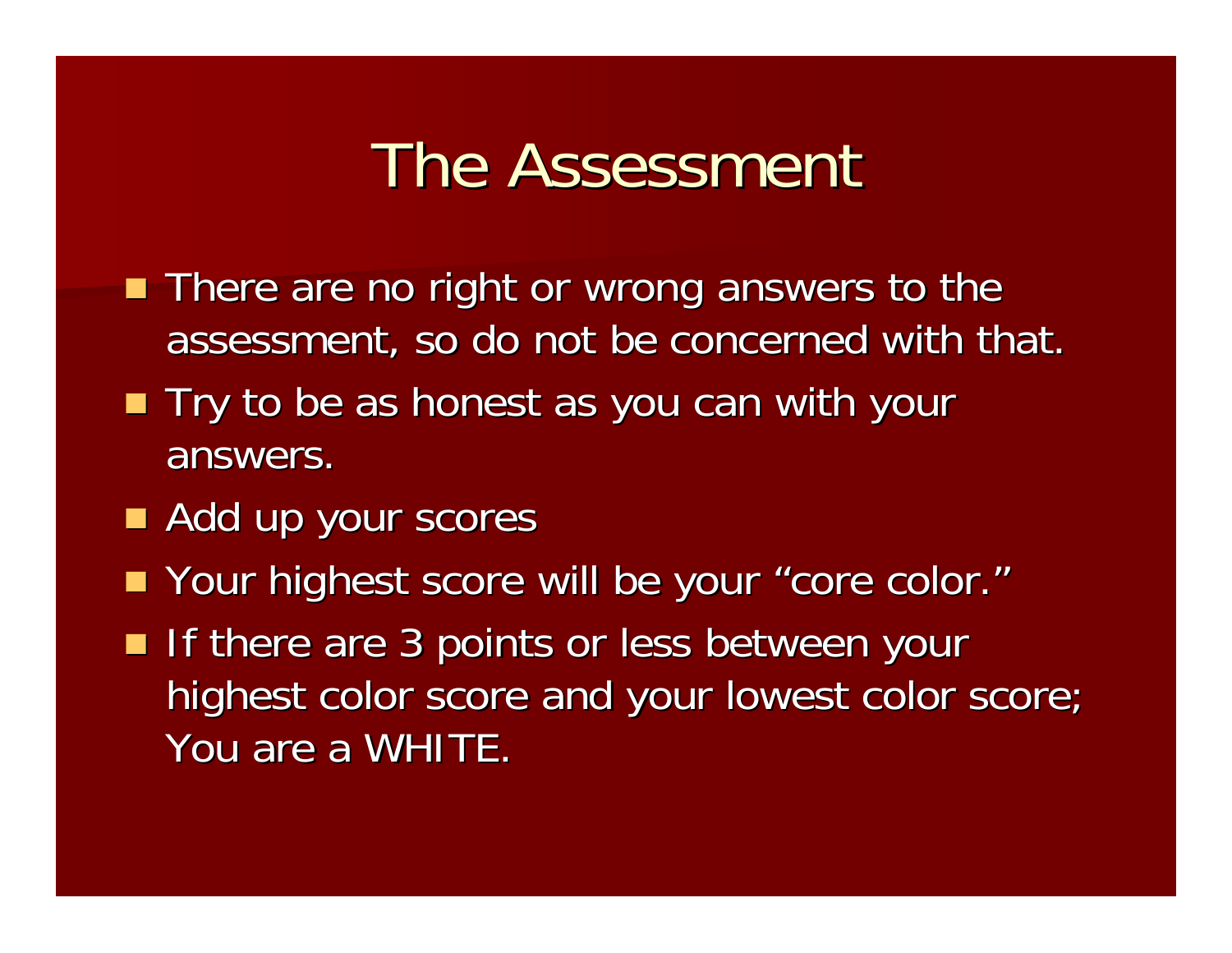#### REDMotive-POWER

**These are the POWER wielders. Power,** the ability to move from point A to point B, and get things done is what motivates and drives these people. They bring great gifts of vision and leadership and generally are responsible, decisive, proactive and assertive.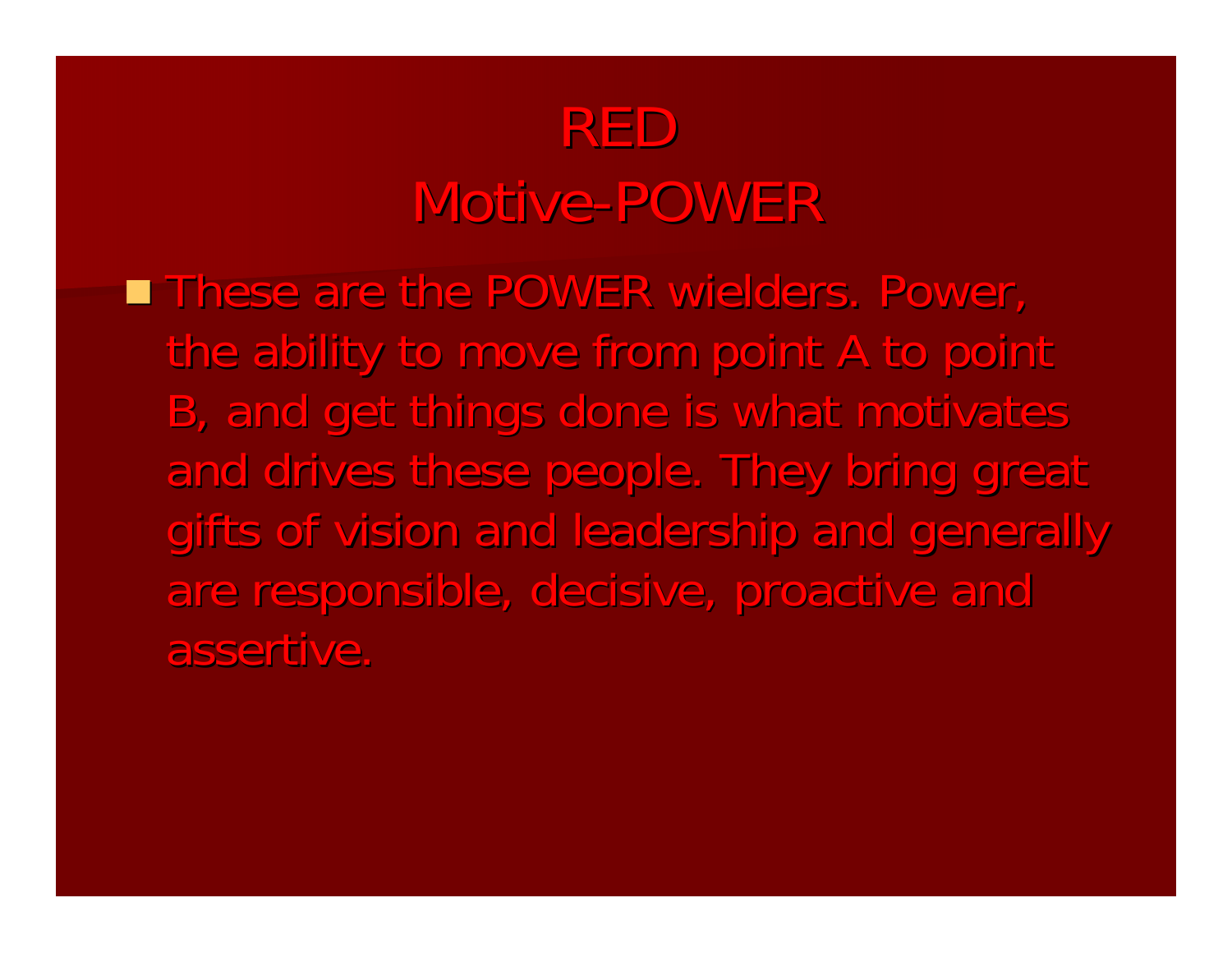#### **RED Personalities:** Core Motive-POWER

- **B** Seek Productivity
- **Need to Look Good to Need to Others**
- **E** Want their Own Way
- $\blacksquare$  Selfish
- $\blacksquare$  Workaholics
- $\blacksquare$  Like to be Right
- Want Respect More Than Love
- **E** Appreciate Admiration
- **Resist Being Forced to Do** Something
- Confident
- $\blacksquare$  Arrogant
- **n** Insensitive
- $\blacksquare$  Value What Gets THEM Ahead
- **Nisionaries**
- **Represent**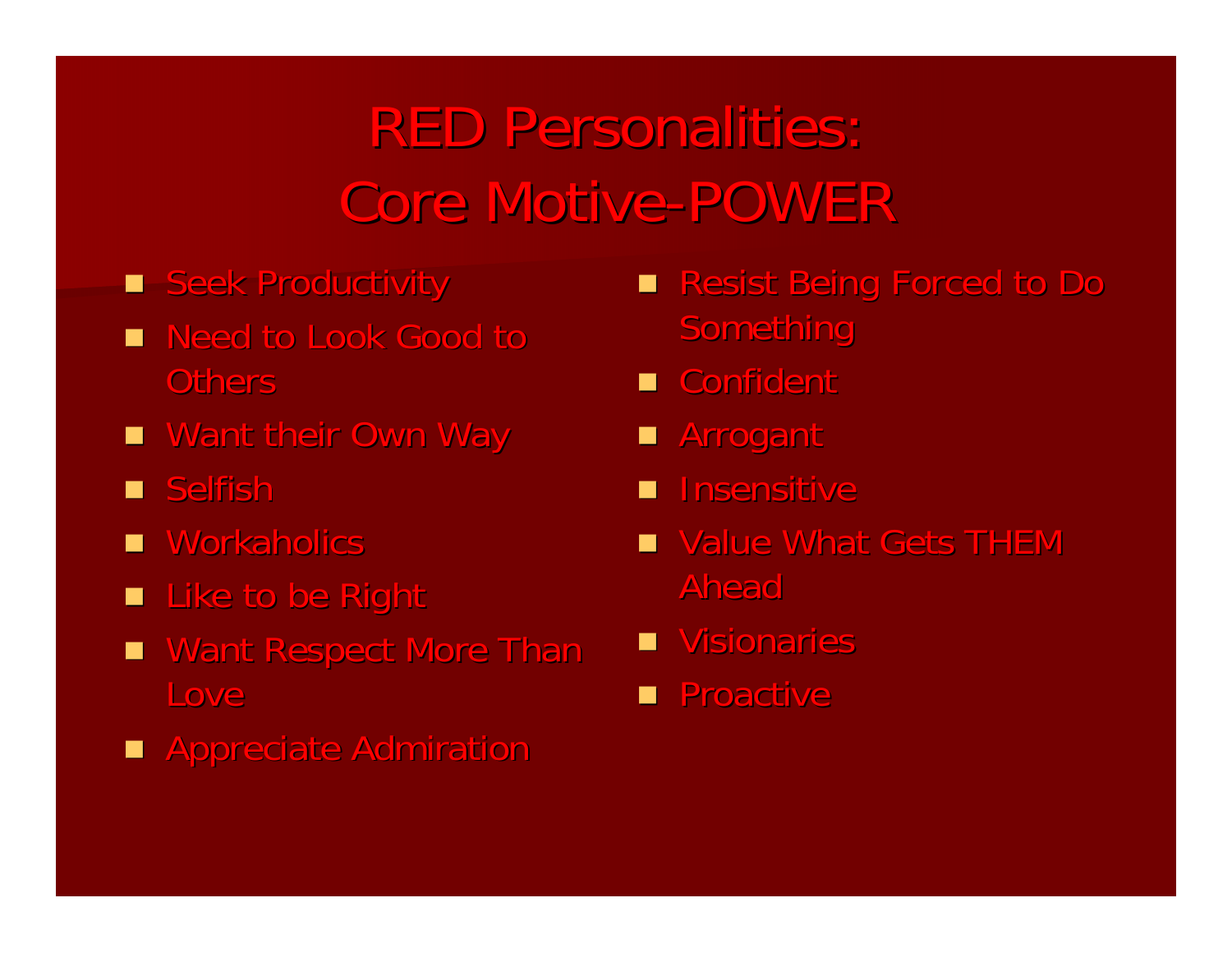# ~REDS~

"Winning isn Winning isn 't everything...It's the ONLY thing!"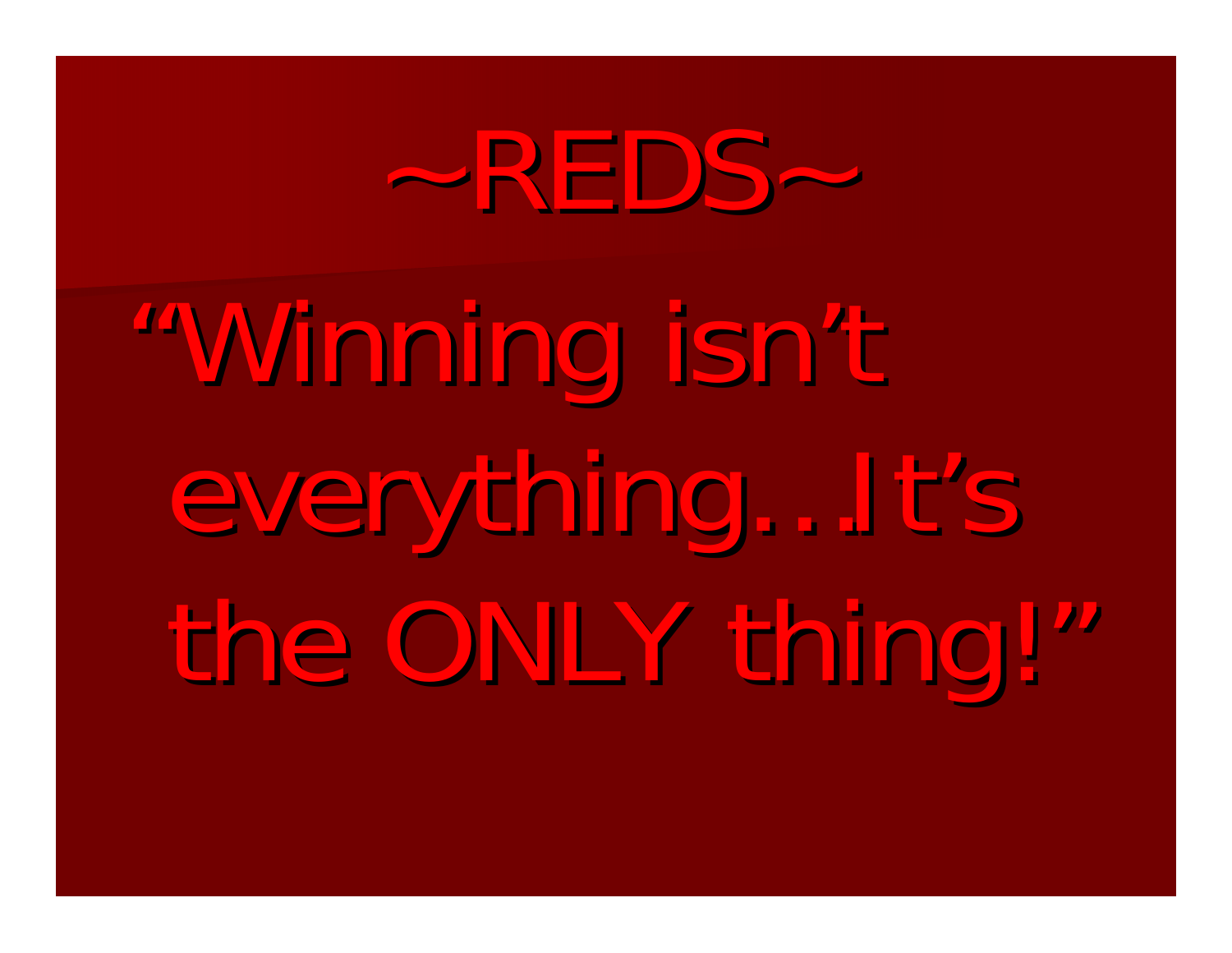#### Working With A Red DO:

**Be Precise** ■ Be Factual **Be Direct Resent Issues Logically** ■ Demand Their Attention and Respect **Be Productive and Efficient** ■ Verbalize Your Feelings ■ Do Your Homework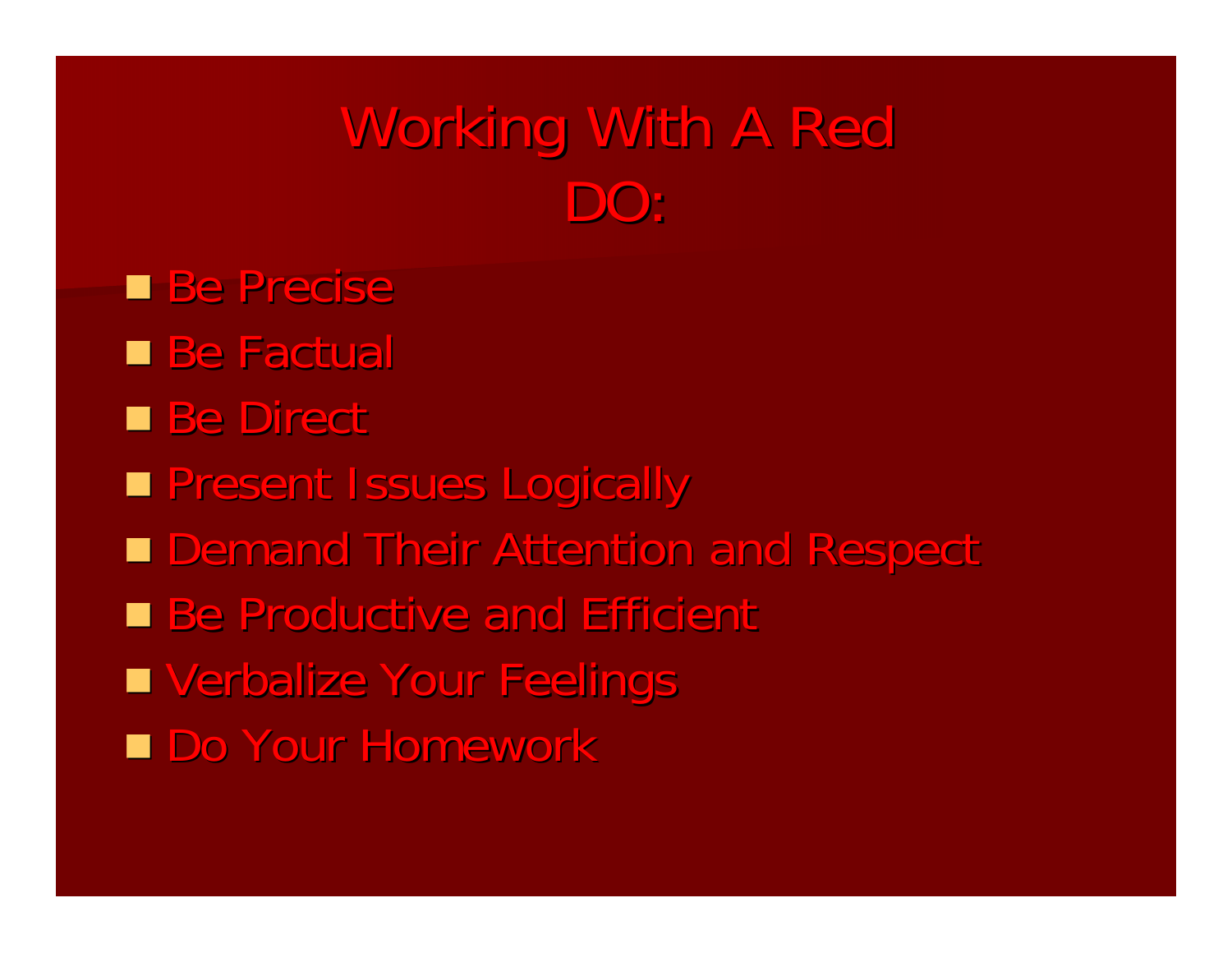#### Working With a RED DON'T:

**E** Show Fear

- Don't Ask If You REALLY Don't Want To Know
- Do Not Take Abruptness Personally
- **Embarrass Them**
- **Be Slow and Indecisive**
- **Be Emotional**
- **Example Attack Them Personally**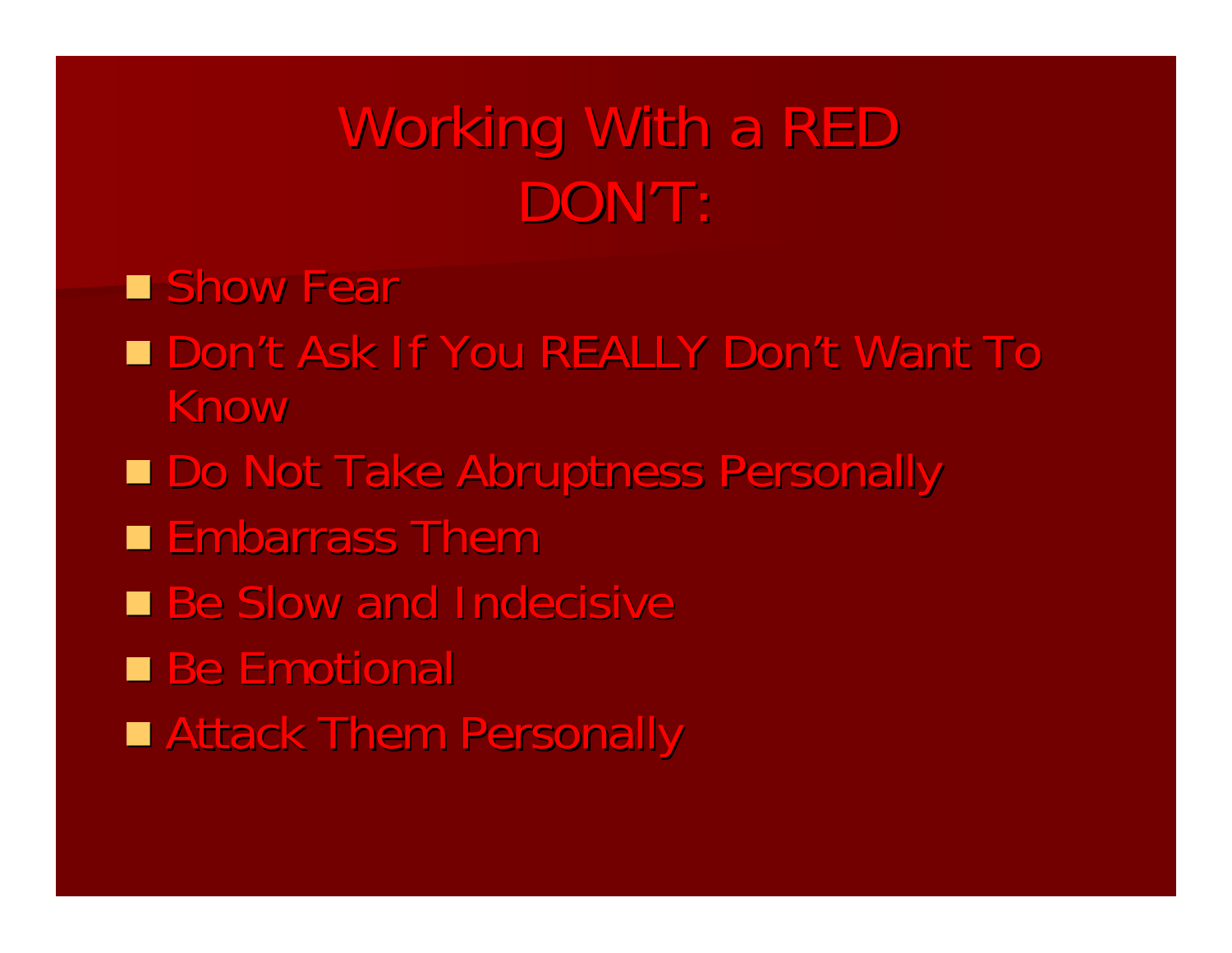### RED Personalities







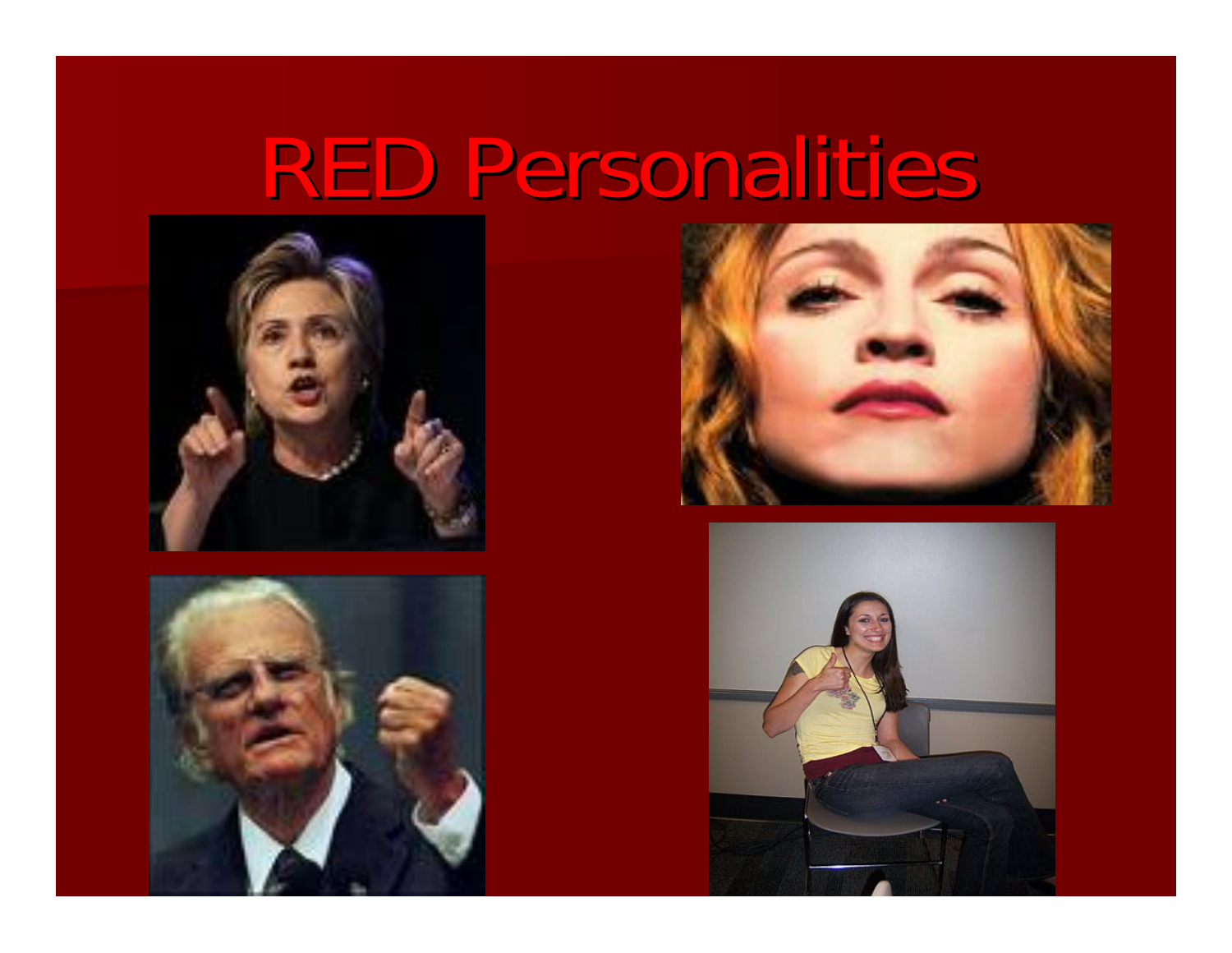#### BLUEMotive-INTIMACY

■ These are the do-gooders. Intimacy, connecting, creating quality relationships and having purpose is what motivates and drives these people. They bring great gifts of quality and service and are generally loyal, sincere and thoughtful.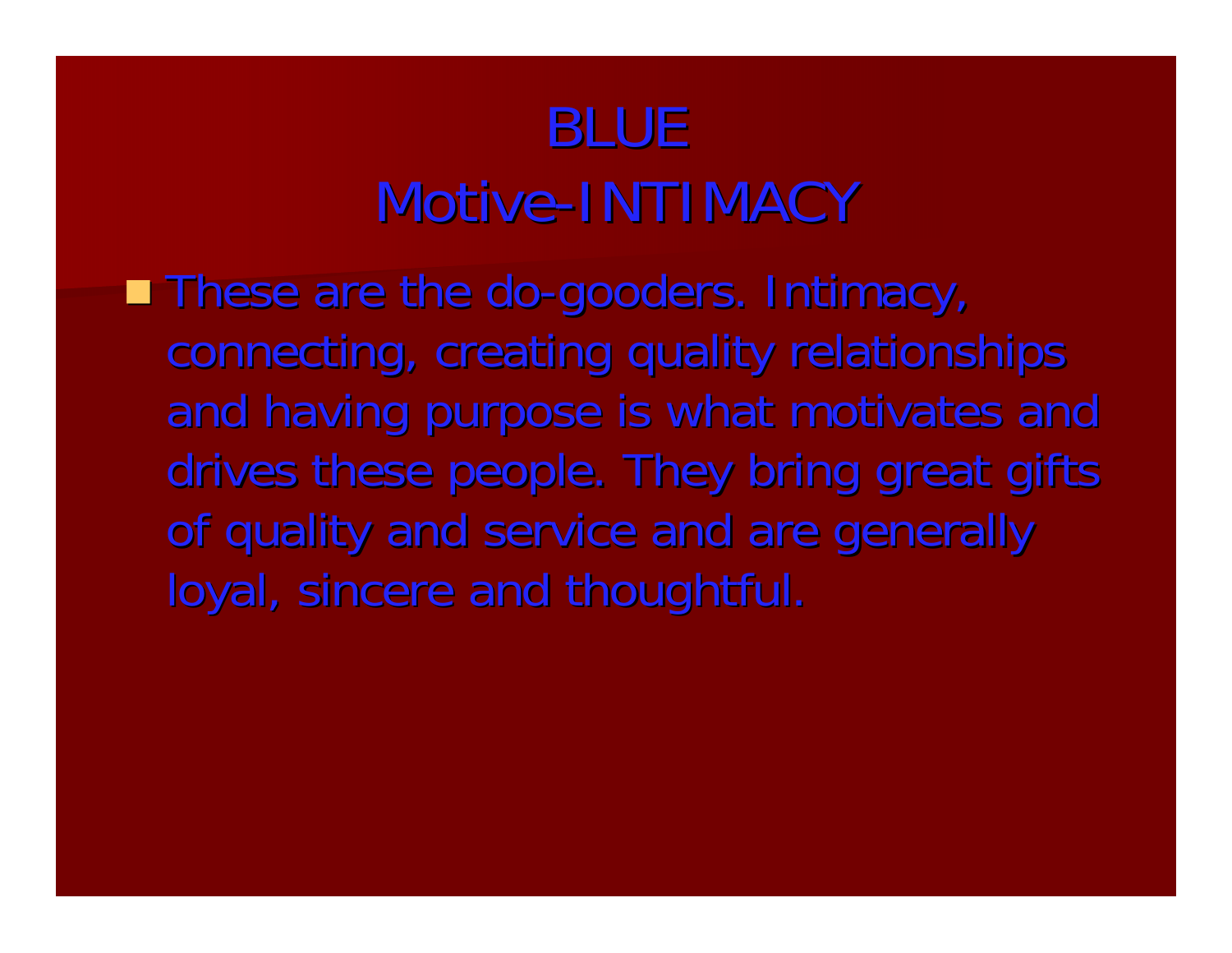### **BLUE Personalities:** Core Motive-Intimacy

- $\blacksquare$  Motivated by Intimacy
- **Need to be Understood** and Appreciated
- **Need to Connect** Personally With Others
- Quality-Based
- Loyal
- **Love to Serve**
- $\blacksquare$  Give Freely
- Dependable
- Have Strong Code of **Ethics**
- Honest
- $\blacksquare$  Thoughtful
- Worry-Prone
- Moody
- Self-Righteous
- $\blacksquare$  Analytical
- Expect Honesty From **Others**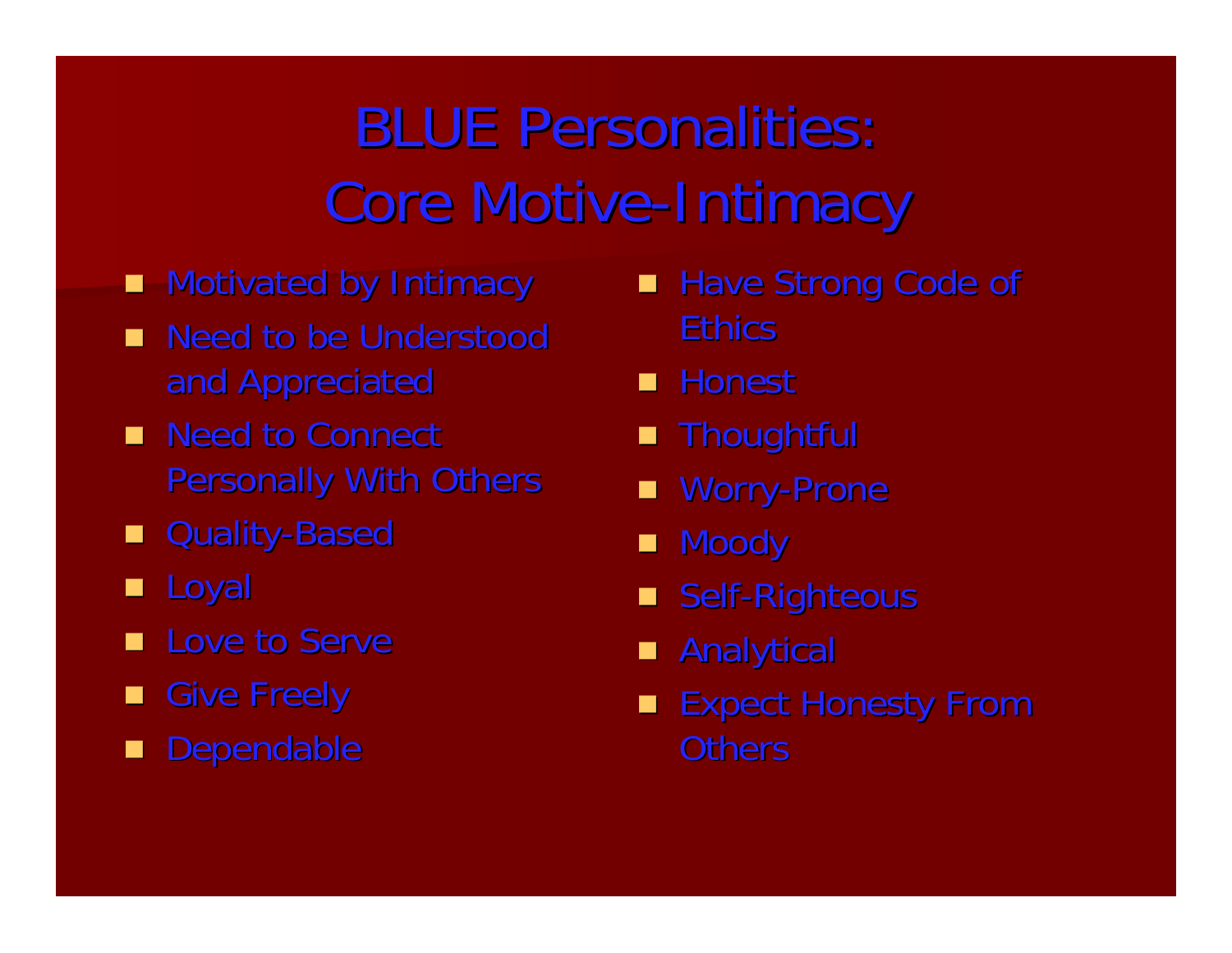### $-BLUES-$

"If you love someone,<br>I set them free. If they<br>come back, they're<br>yours: if not, hunt<br>them down and kill them!"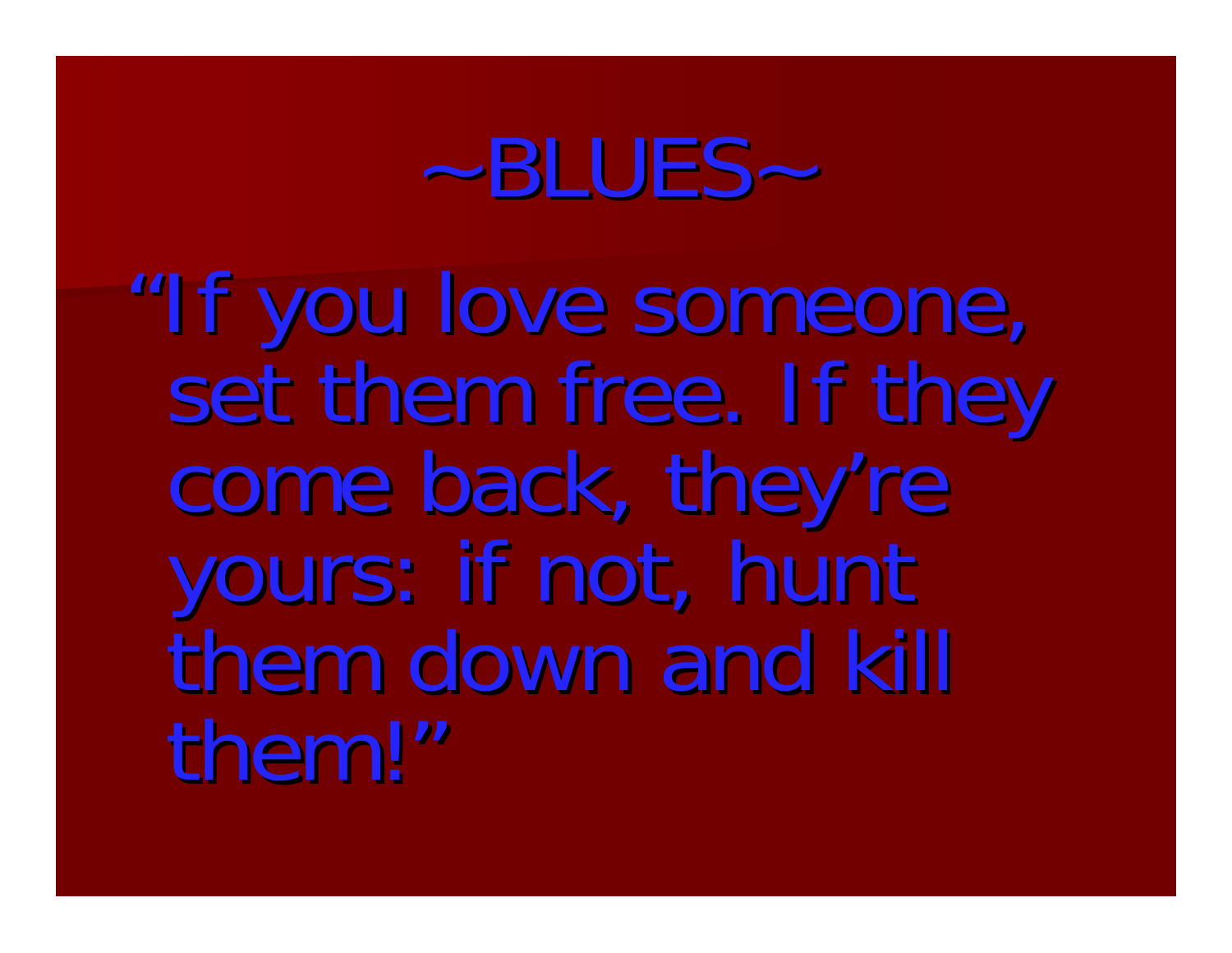#### Working With A BLUE DO:

Be Sincere **Nake Genuine Effort Be Understanding Appreciate Them**  $\blacksquare$  Be Kind ■ Be Committed ■ Be Loyal ■ Limit Their Risk Level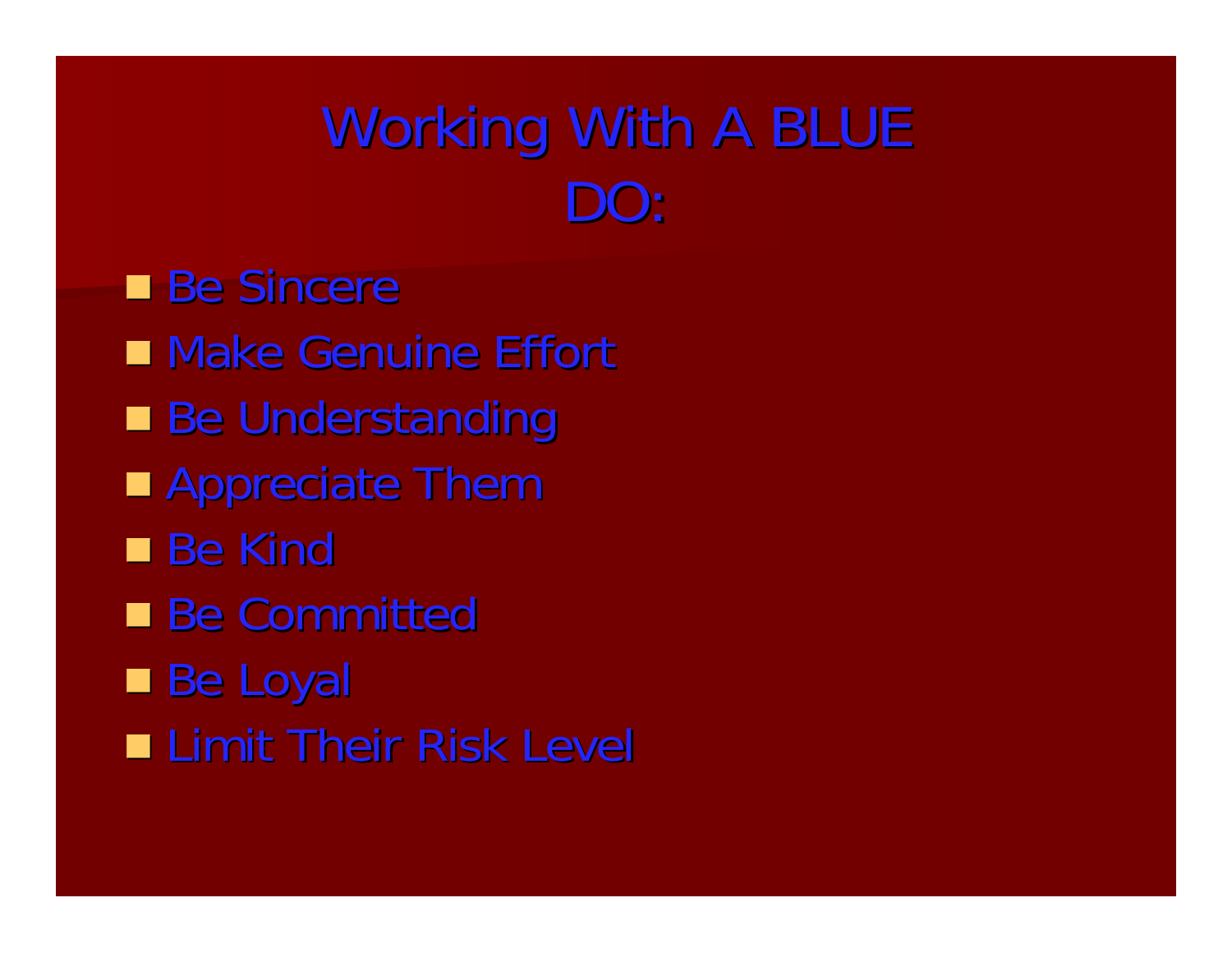#### Working With A Blue DON'T:

■ Make Them Feel Guilty BE Rude or Abrupt **Reference Too Much Change In Promote Too Much Change Abandon Them** ■ Demand Perfection **Expect Spontaneity Push Them To Make Quick Decisions**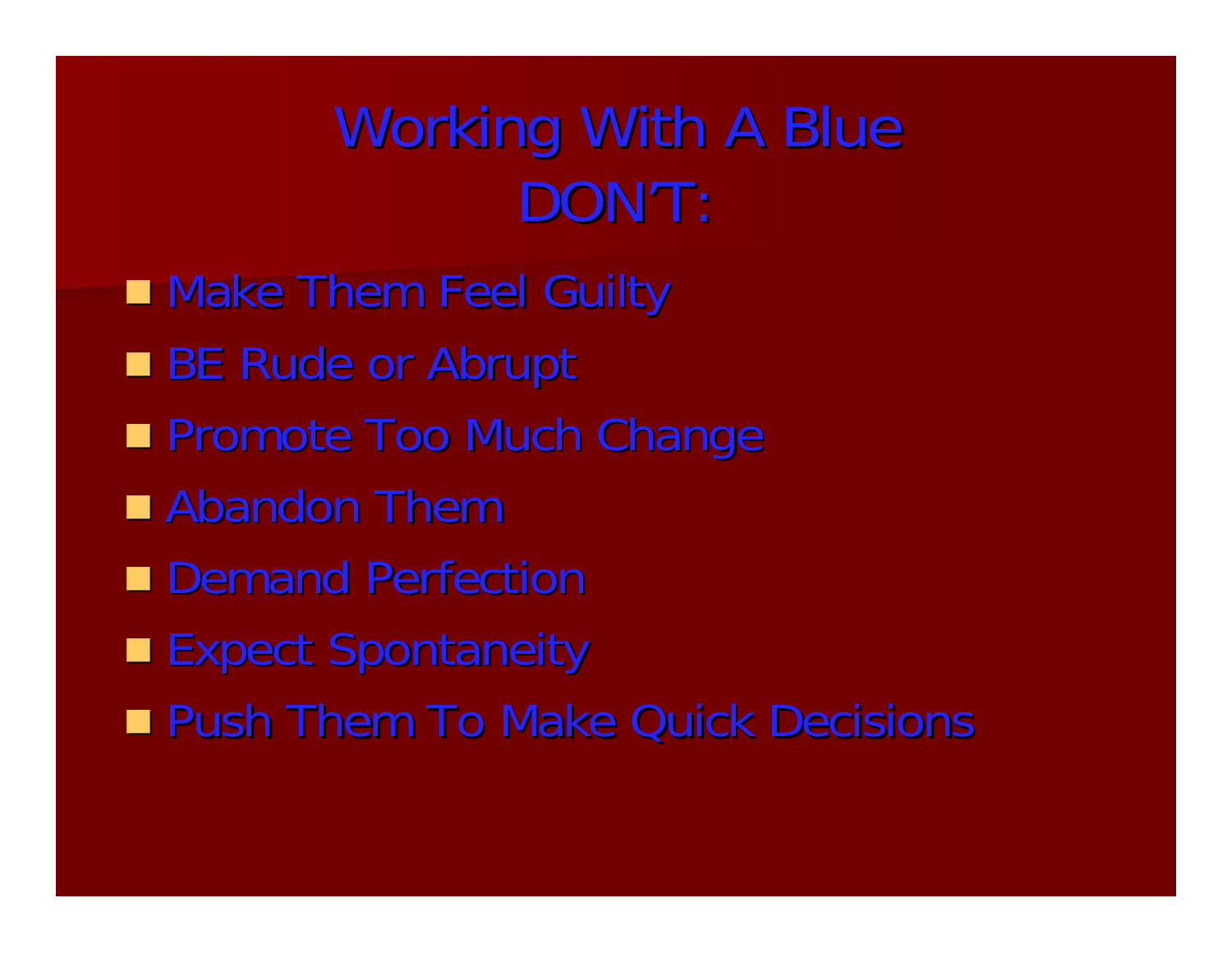### **BLUE Personalities**









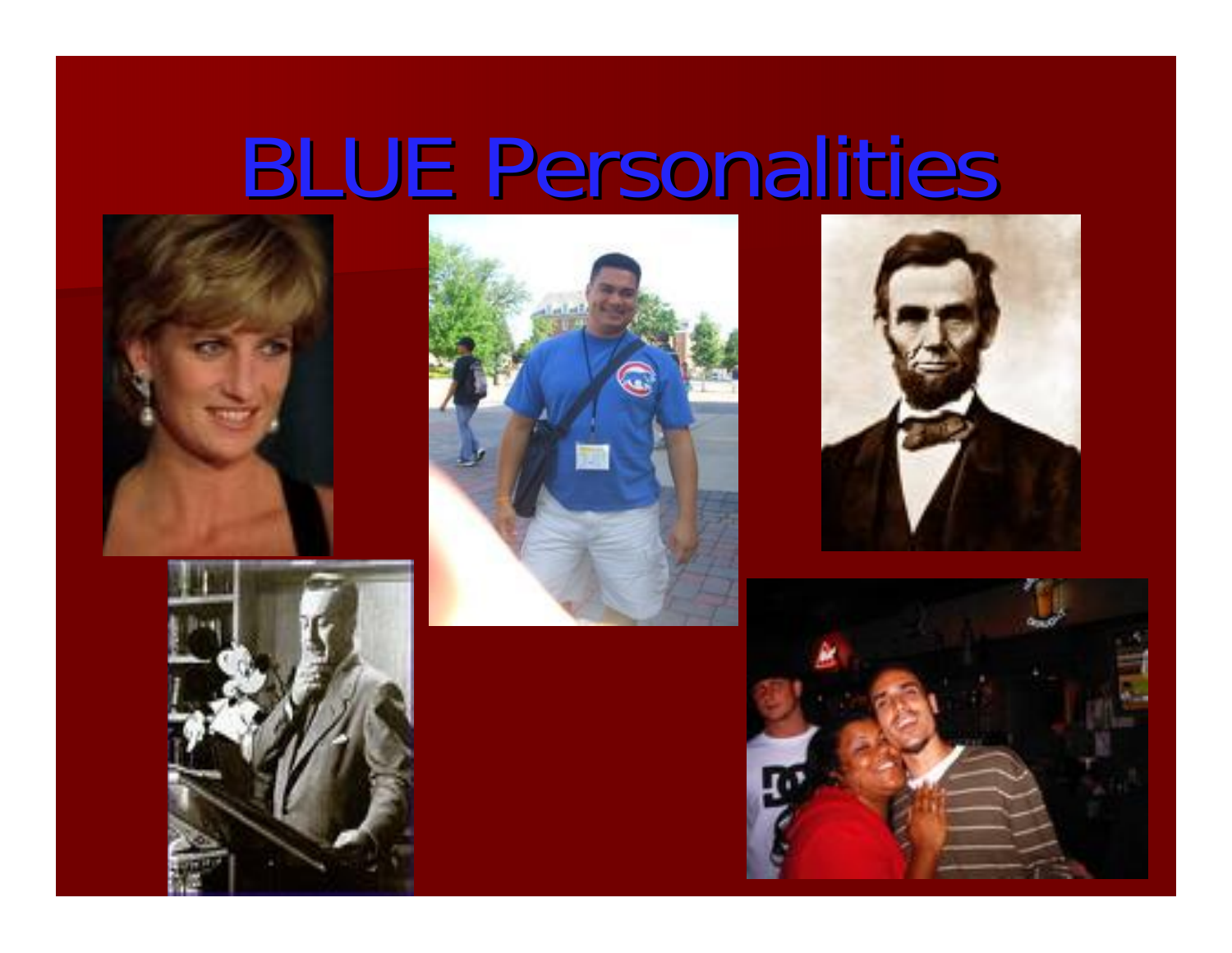#### **WHITE** Motive-PEACE

■ These are the peacekeepers. Peace, or the absence of conflict, is what motivates and drives these people. They bring great gifts of clarity and tolerance and are generally kind, adaptable, good listeners.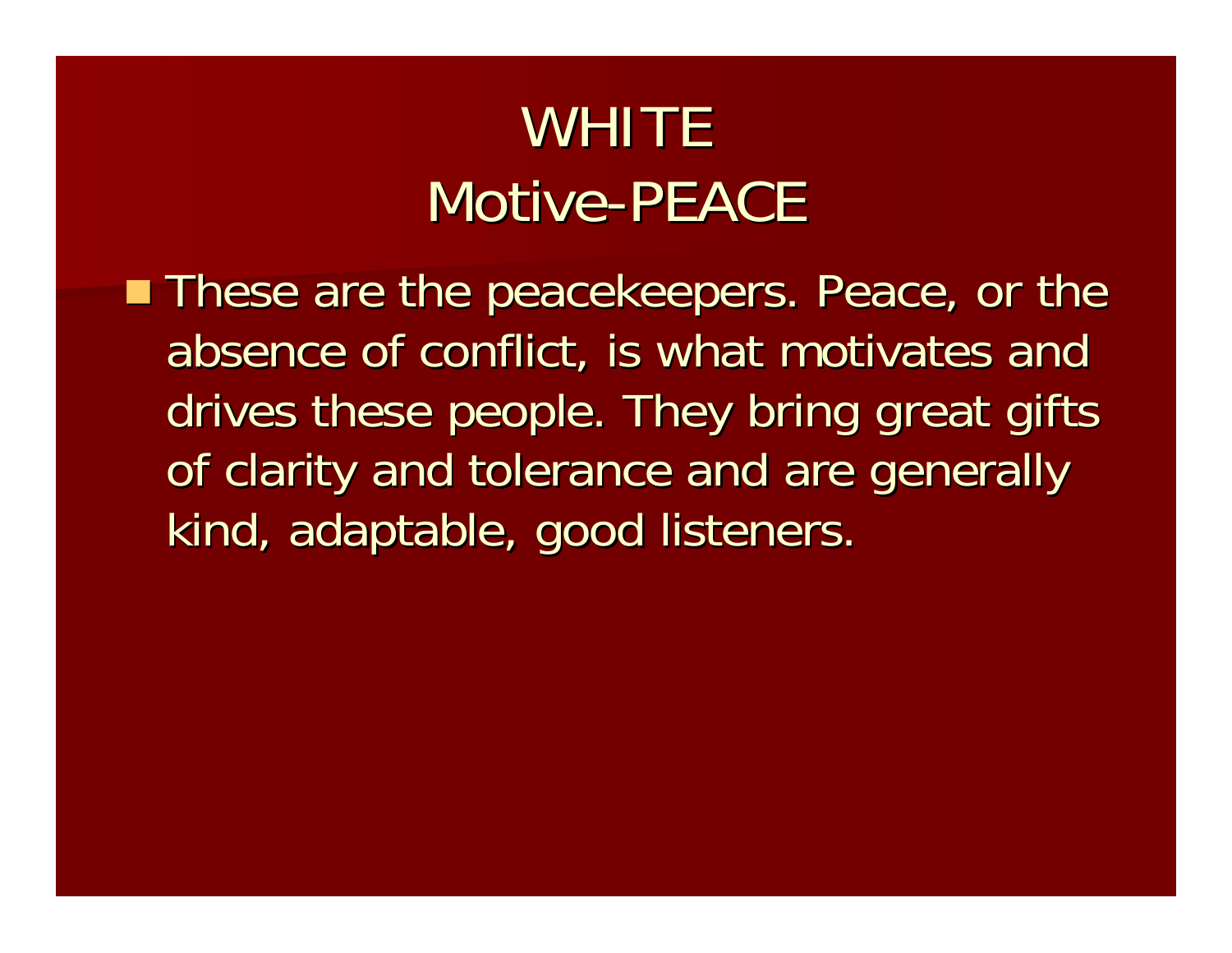#### WHITE Personalities: Core Motive-PEACE

- Motivated by Peace
- Seek Independence
- $\blacksquare$ **Require Kindness**
- **Resist Confrontation**
- $\blacksquare$ Feeling Good is More **Important than Being** Good
- $\blacksquare$ **Quiet by Nature**
- $\blacksquare$ Process Deeply
- $\blacksquare$ **Objective**
- Great Listeners
- **Respectful**
- Need Alone Time
- **Refuse to be Controlled**
- **Resent Demands**
- Don't Easily Reveal **Feelings**
- **Even-Tempered**
- **Diplomatic**
- Silently Stubborn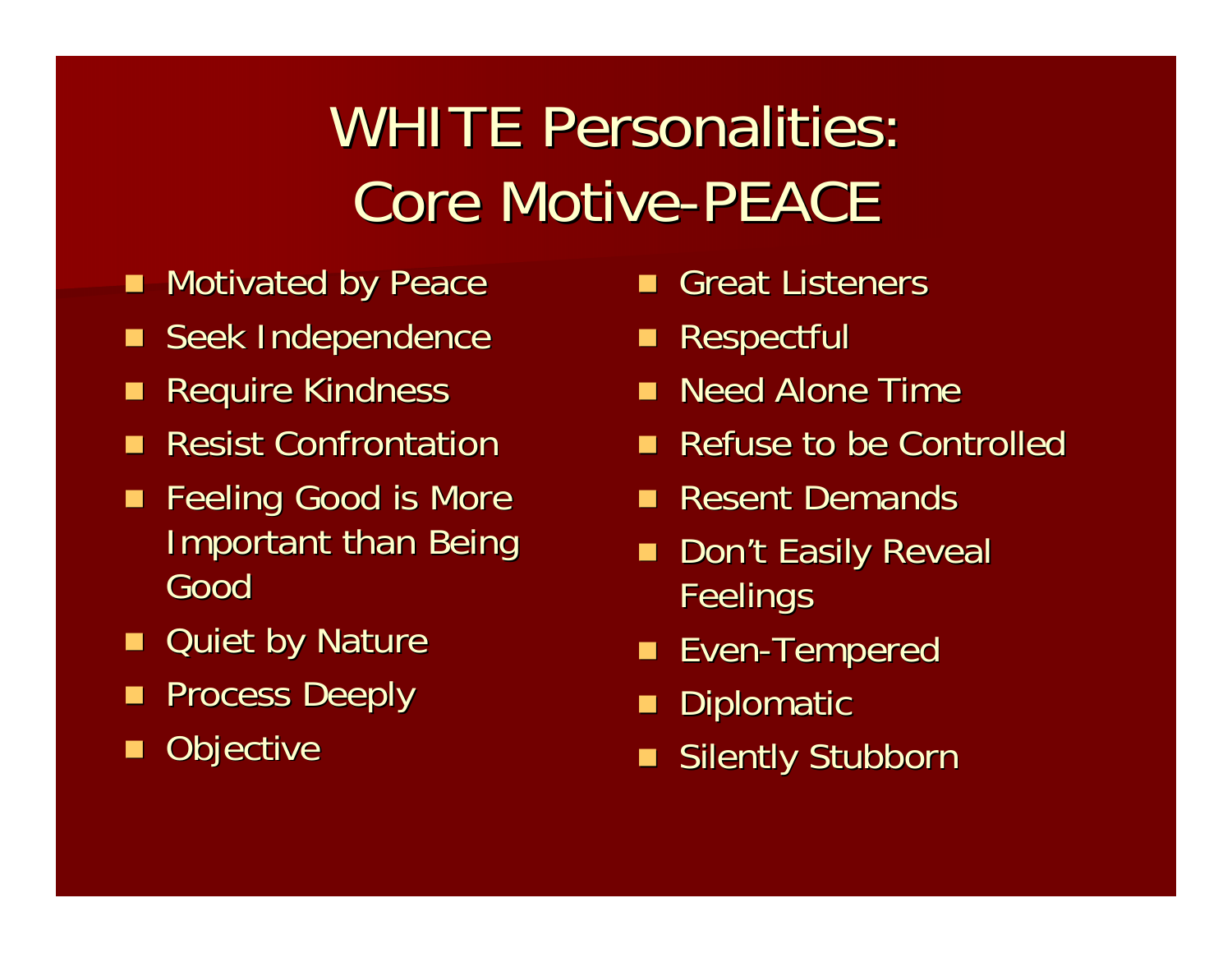### $\sim$  WHITES  $\sim$

" I finally got it together...but I forgot where to put it."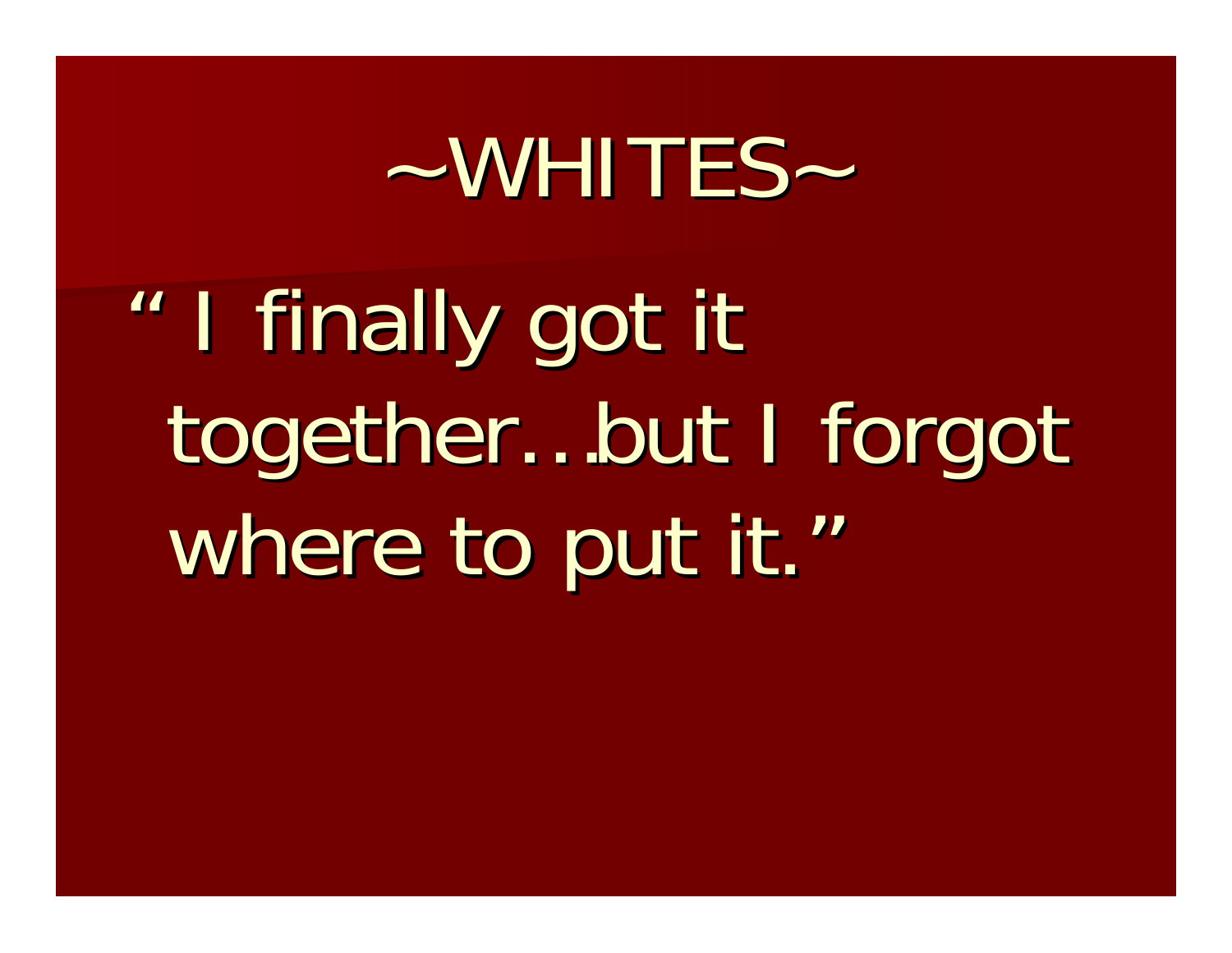#### Working With A WHITE DO:

 $\blacksquare$  Be Kind **Be Accepting and Open Be Supportive** Look For NON-VERBAL Clues to Their **Feelings Provide Structure Leave Them Alone to Think Thank Listen to Them**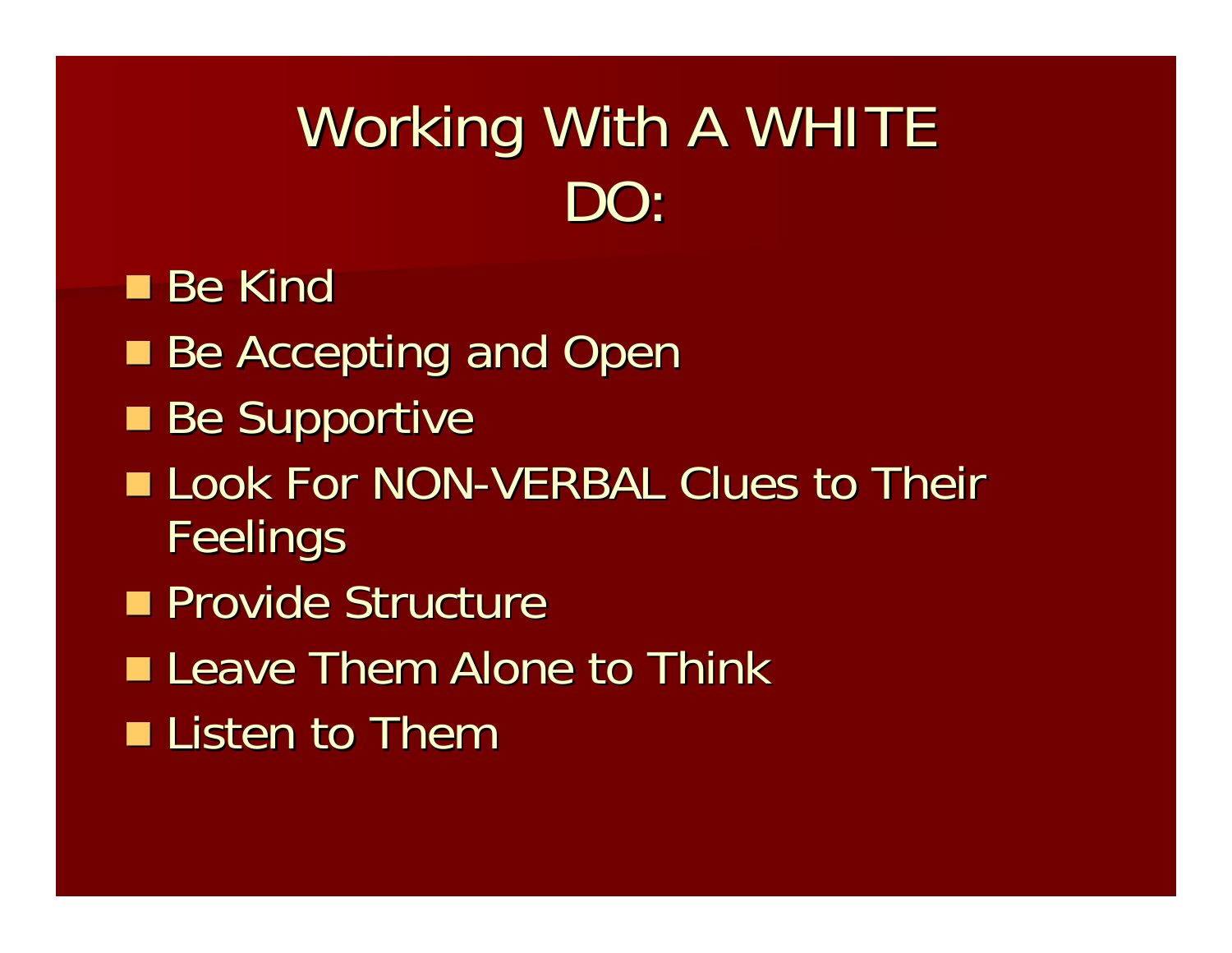#### Working With A WHITE DON'T

**Don't Be Aggressive** ■ Don't Always Expect an Immediate Answer **Be Cruel or Domineering** ■ Demand Conformity **Overwhelm Them Force Confrontation**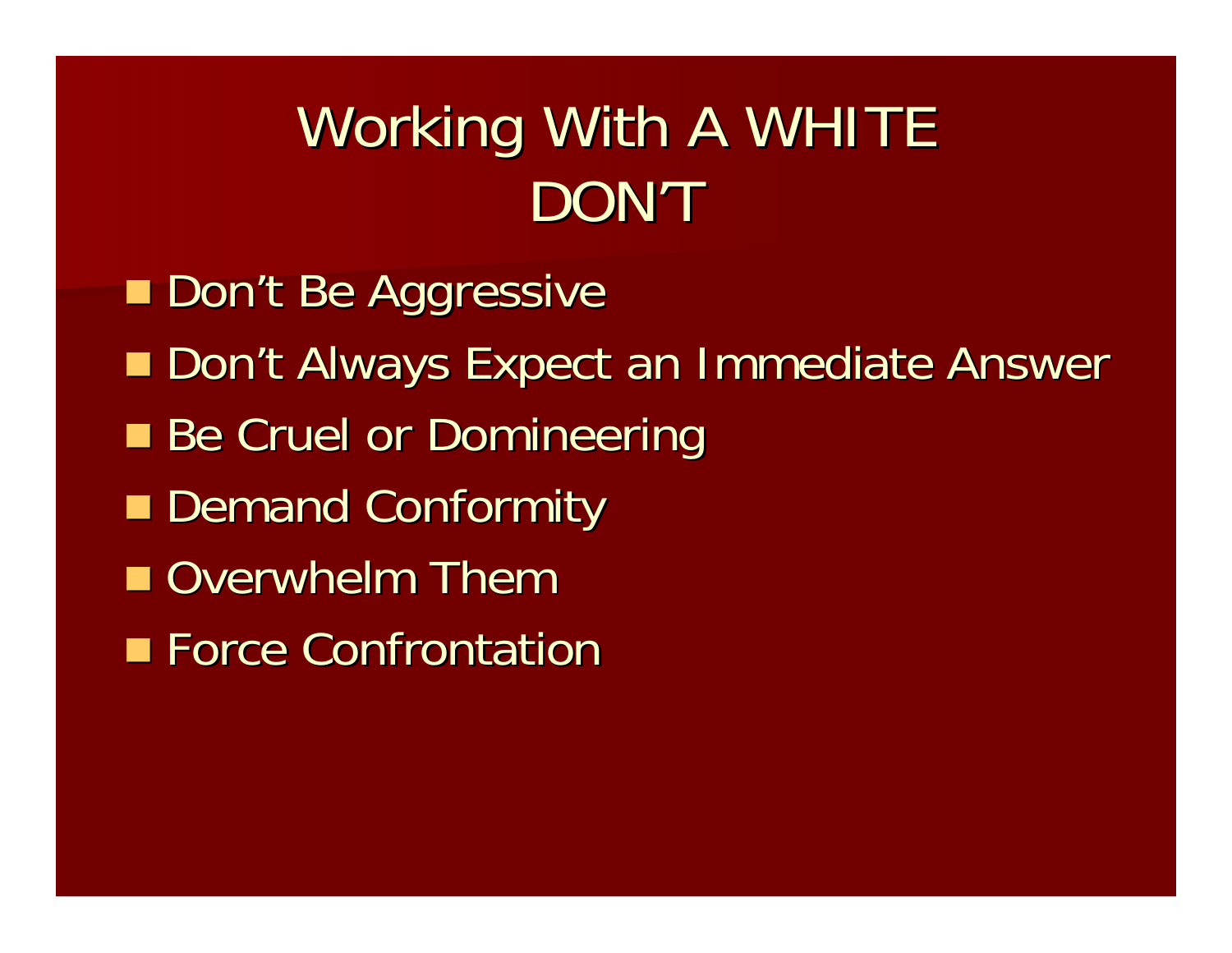## **WHITE Personalities**









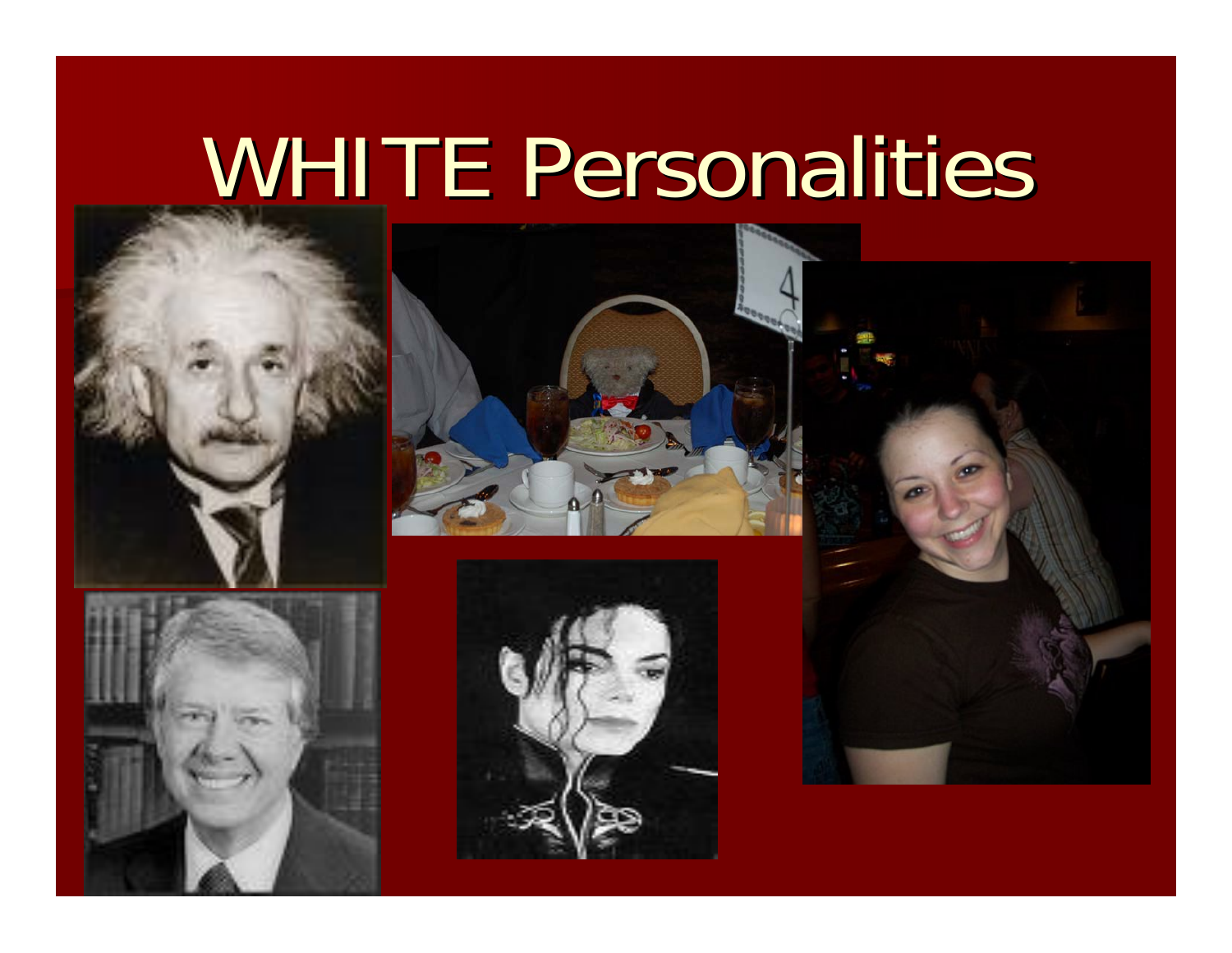#### YELLOWMotive-FUN

**These are the fun lovers. Fun, or the joy** of doing something fun just for the sake of doing it, is what motivates and drives these people. They bring great gifts of enthusiasm and optimism and are generally charismatic, spontaneous, and sociable.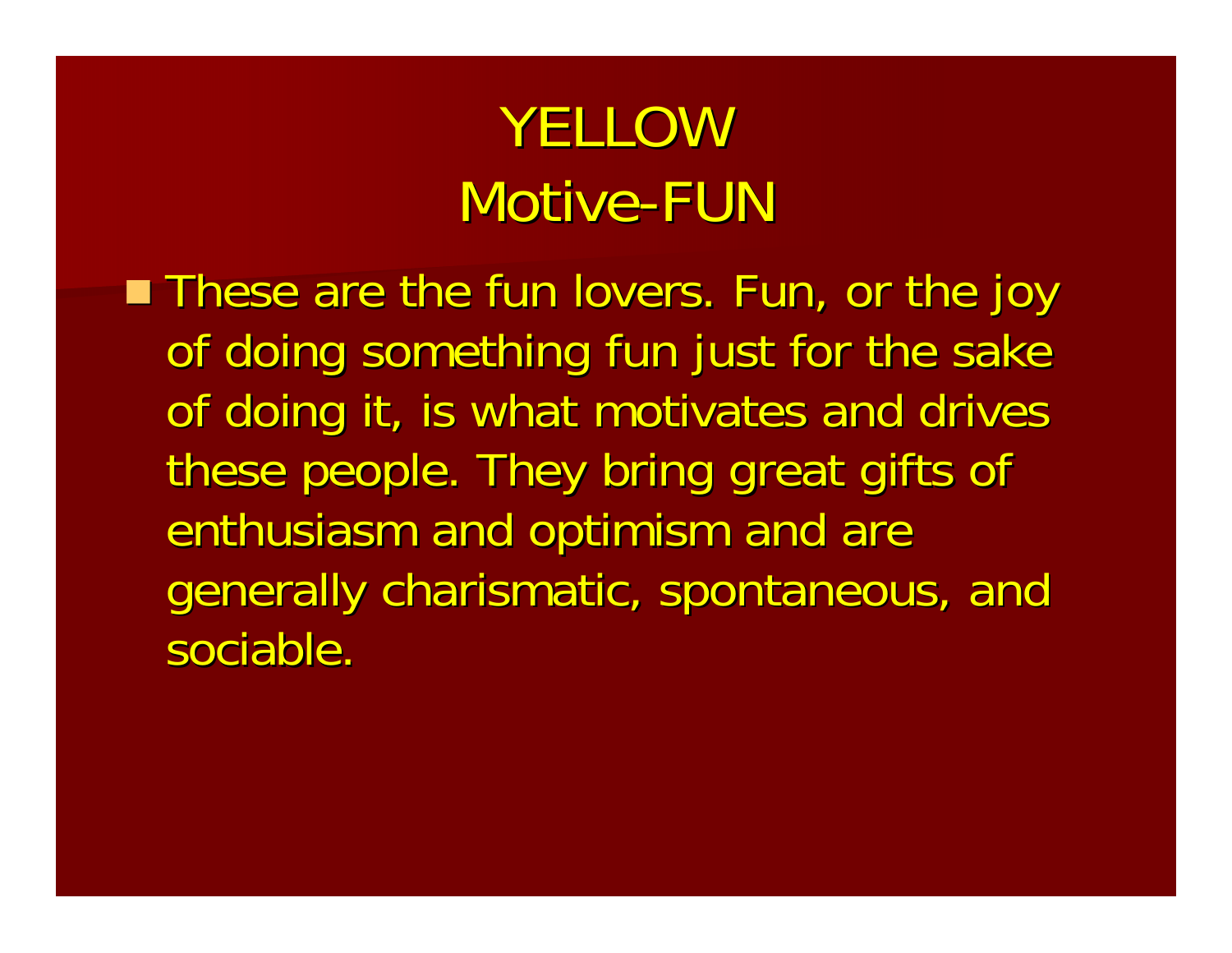### **YELLOW Personalities: Core Motive-FUN**

- Motivated by Fun
- $\blacksquare$ **Inviting**
- $\blacksquare$  Embrace Life Like a Party
- Extremely Sociable
- **E** Love Playful Interaction
- **Highly Persuasive Highly Persuasive**
- **Seek Instant Gratification**
- **Need Adoration**
- **E** Crave Adventure
- Curious by Nature
- **Spontaneous**
- Need to be Praised
- $\blacksquare$  Carefree
- **B** Sensitive
- Alert of Others Agendas
- Good Hearted
- Need to Look Good **Socially**
- **Friendships are High** Priority
- $\blacksquare$  Happy
- **Engaging of Others**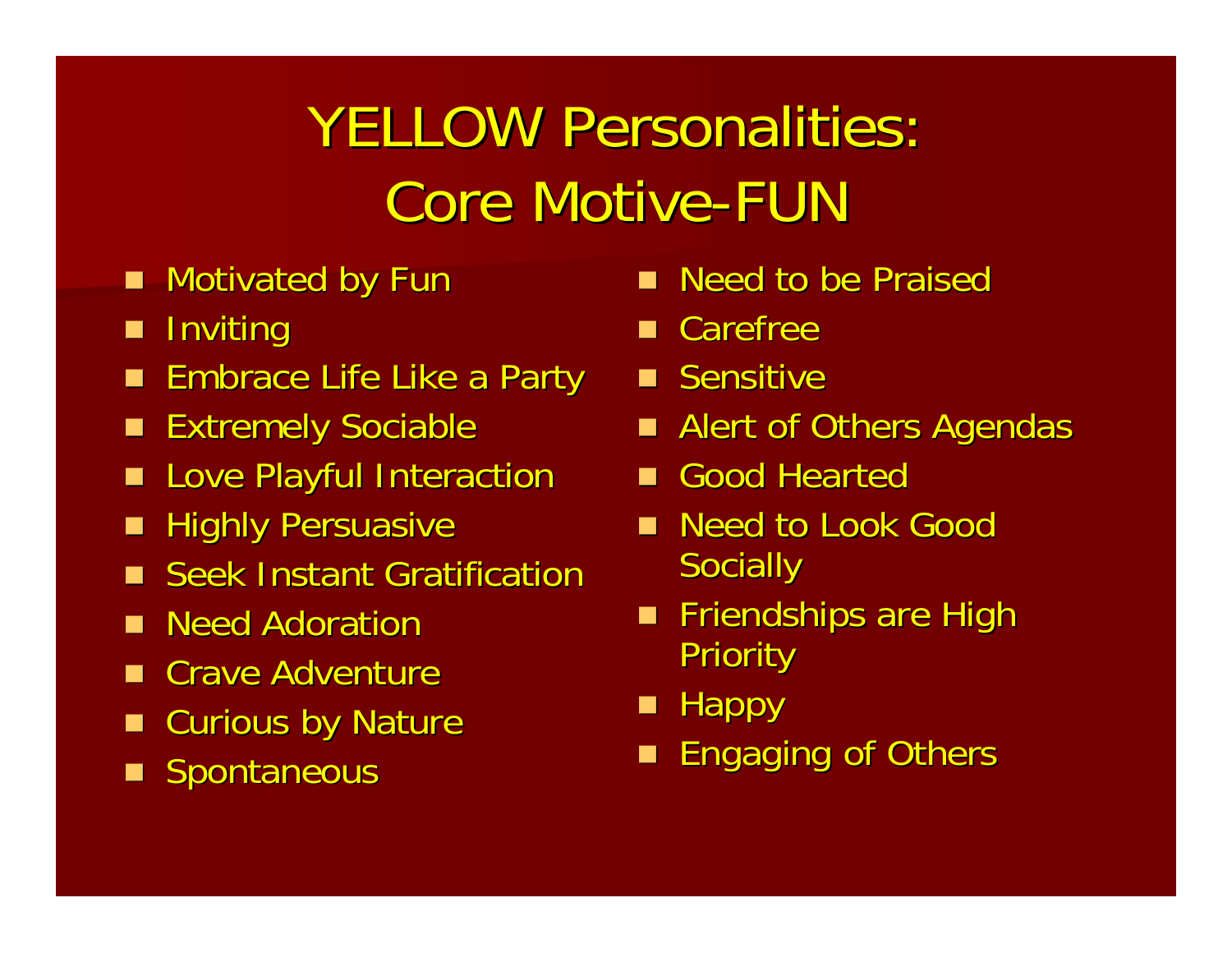### ~YELLOWS~

" I get enough I get enough exercise just pushing my pushing my luck! "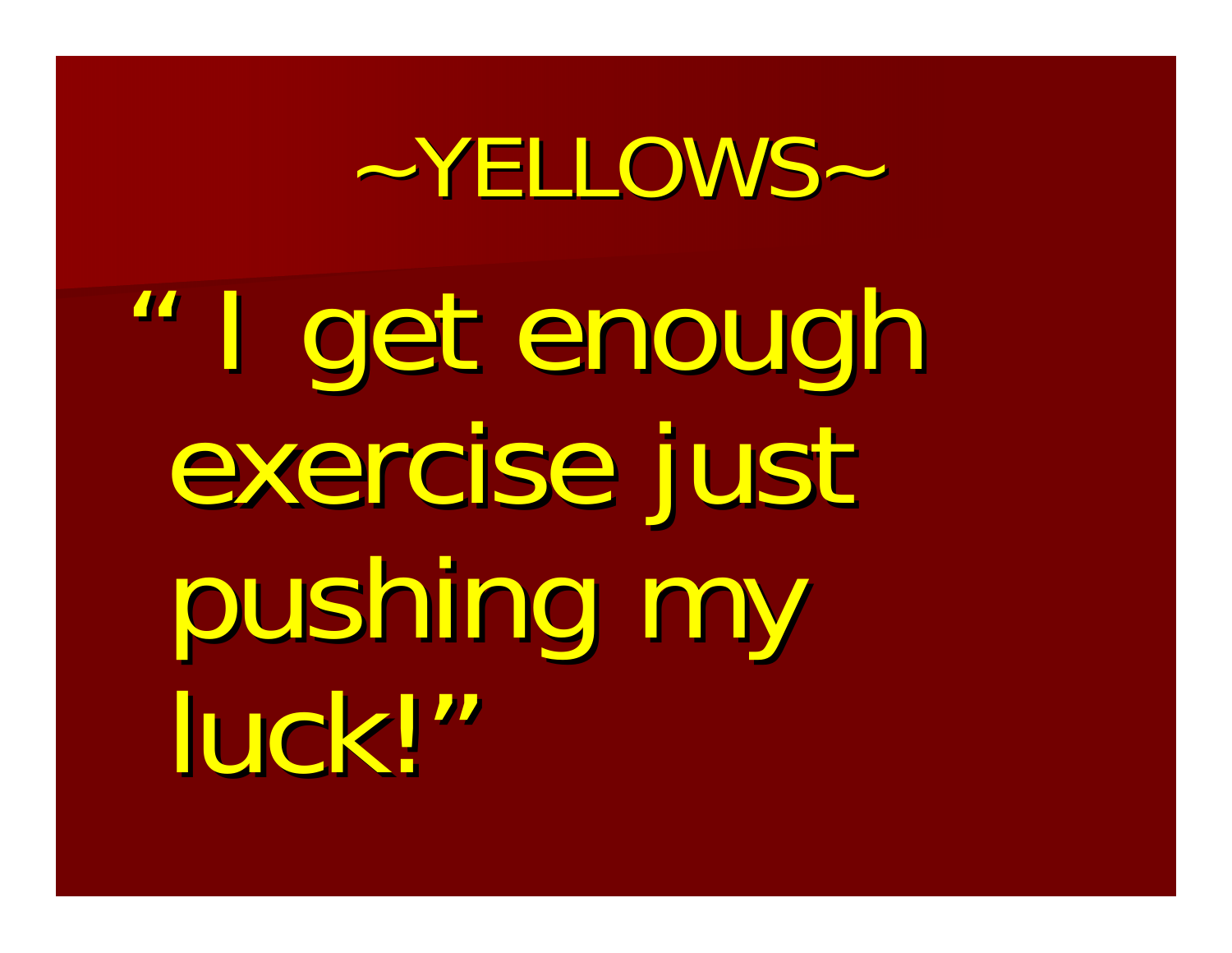#### Working With A YELLOW DO:

**Be Positive and Upbeat Promote Creative Outlets** ■ Be Fun and Light-Hearted ■ Touch Them Physically (we like hugs!!) **Example Accept Their Playful Teasing Allow For Verbal Expression** ■ Remember They Hold Feelings Deeply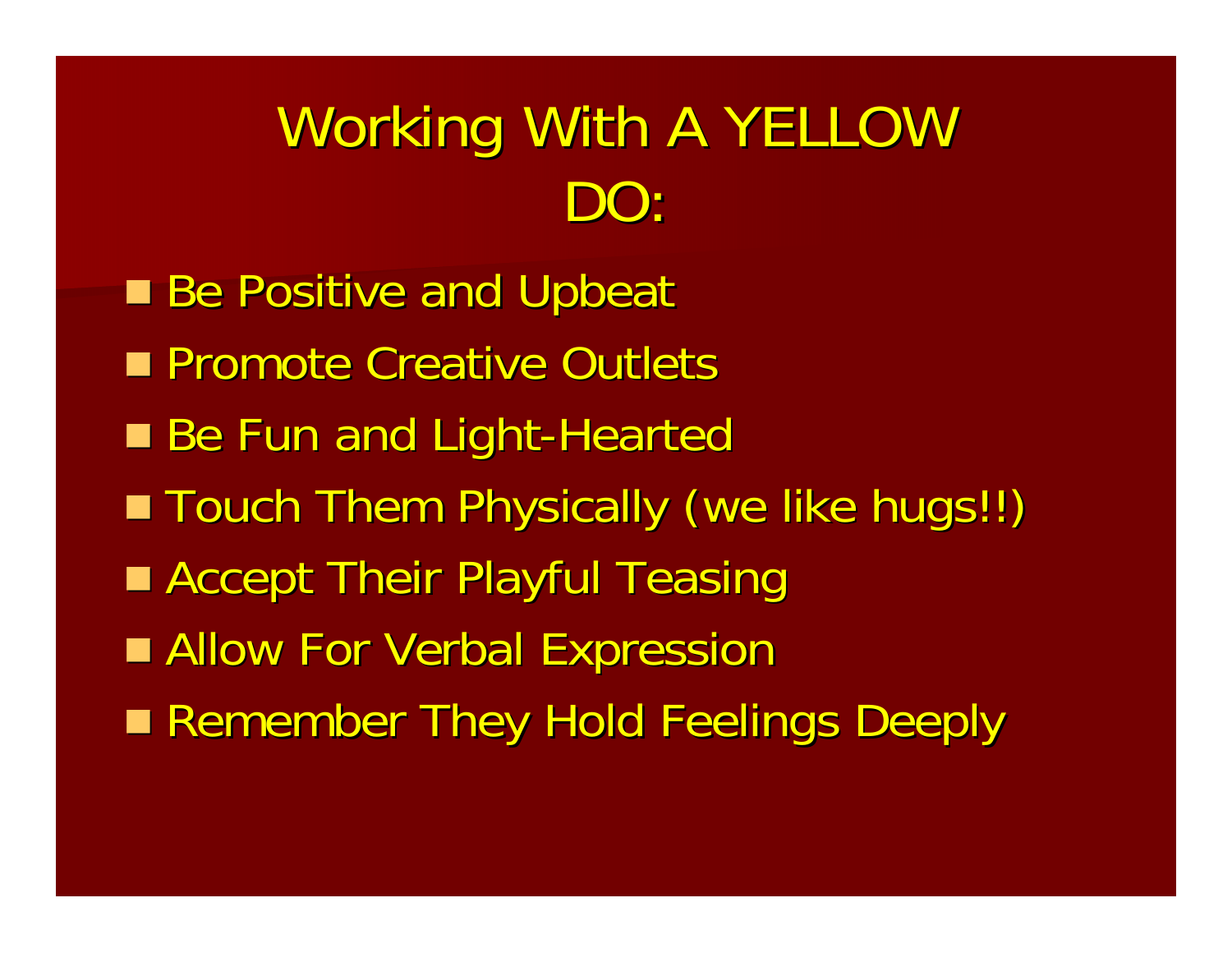#### Working With A YELLOW DON'T:

■ Don't Try to Control Them ■ Never Tell Them How to Act  $\blacksquare$  Ignore Them ■ Demand Perfection ■ Classify Them As Lightweight ■ Forget They Have "Down-Times " Too **Be Unforgiving**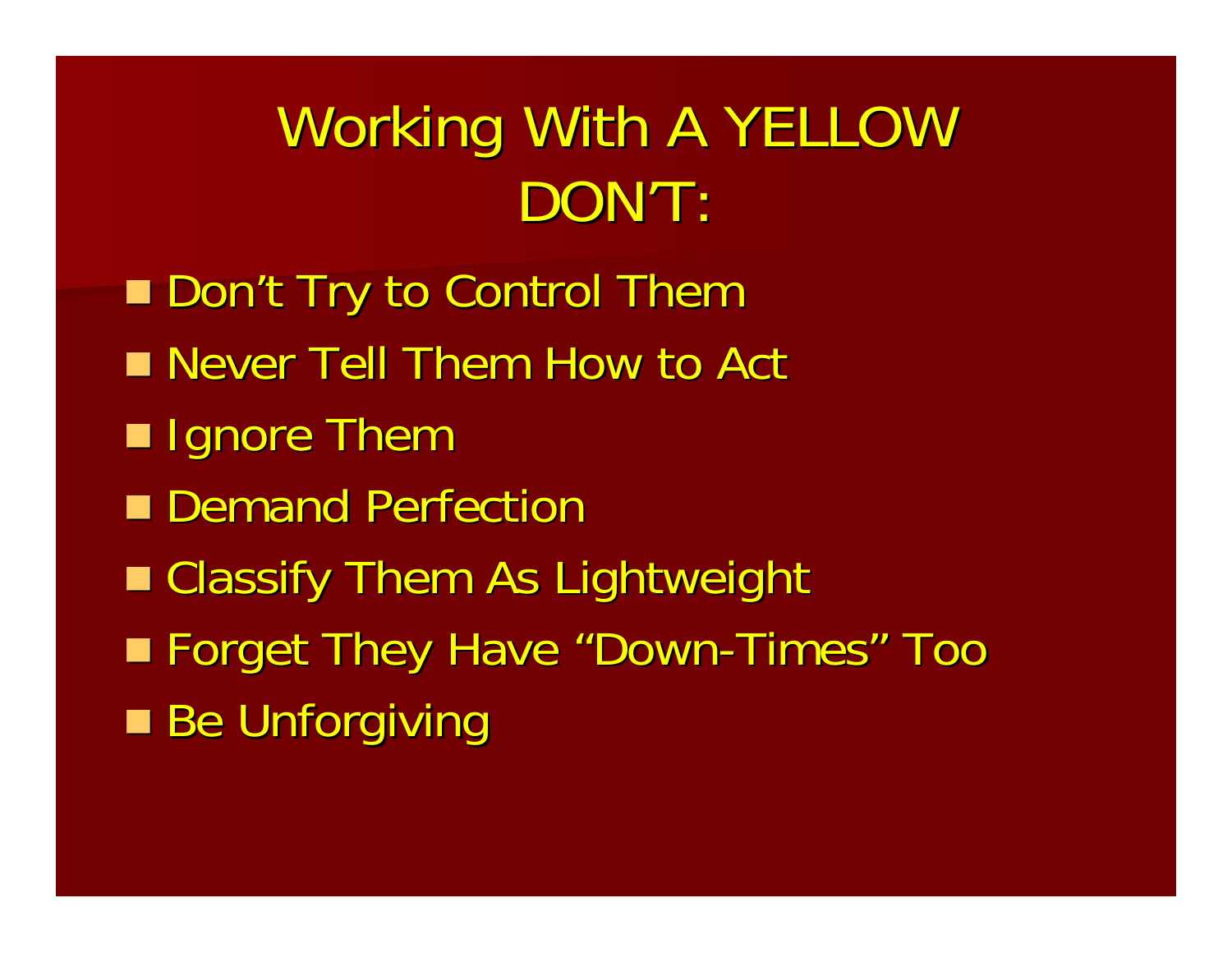### YELLOW Personalities